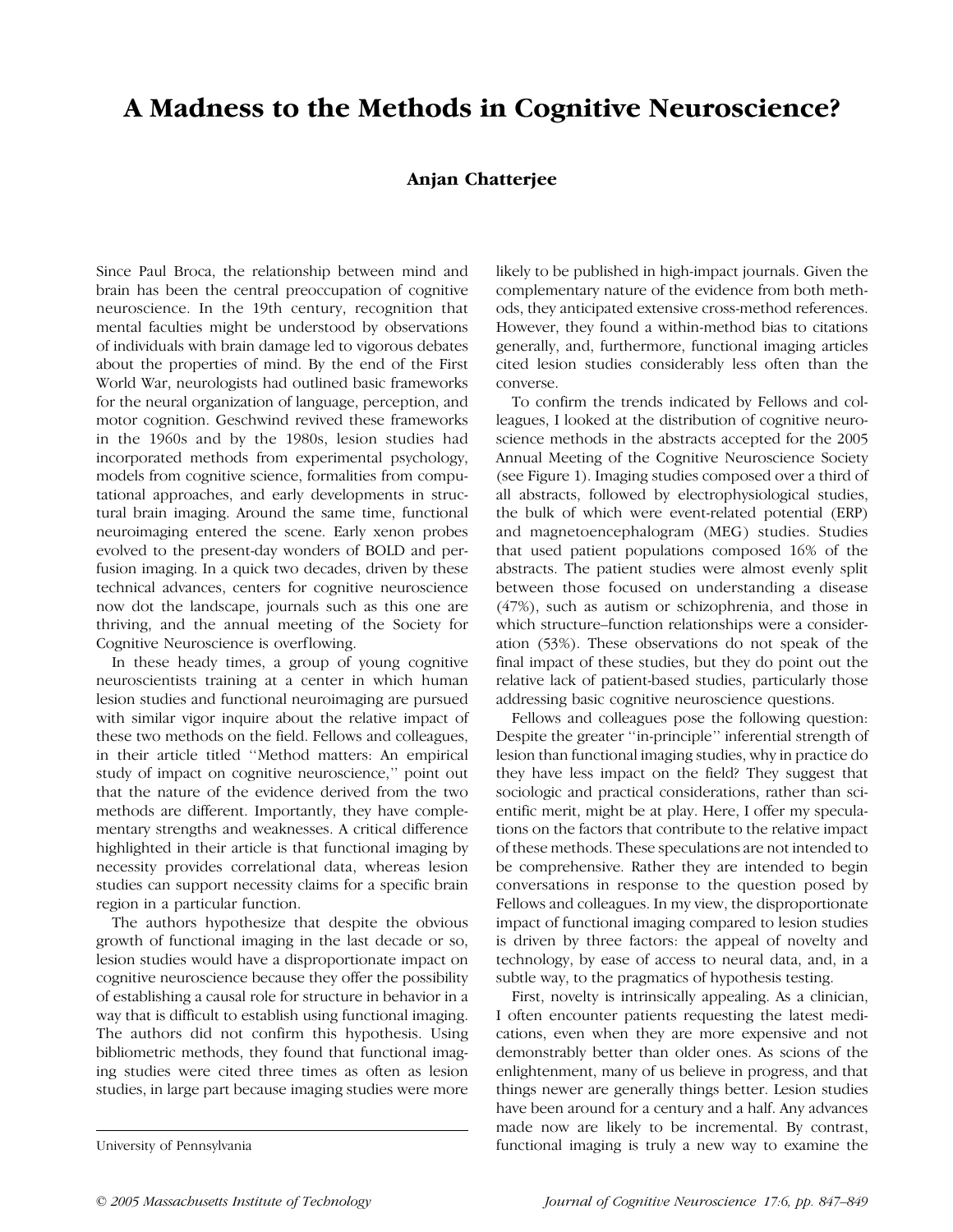

Figure 1. Distribution of methods used in the abstracts accepted for the 2005 Annual Meeting of the Cognitive Neuroscience Society.  $F =$  functional imaging,  $E =$  electrophysiologic studies including ERP and MEG,  $P =$  patient studies,  $B =$  behavioral studies,  $T = TMS$ studies,  $O =$  other, which includes modeling, pharmacologic manipulations, behavioral genetics, and anatomic studies.

brain. The technological advances underlying functional imaging are impressive and the possibility of observing neurophysiological processes in cognition is wondrous. Functional imaging is given the imprimatur of "big science" with human brain mapping projects competing with human genome projects for public excitement. If conducting functional imaging research requires substantial financial investment, mobilization of physicists, engineers, and computer scientists in the service of cognitive neuroscience, then surely this approach pays rich dividends in advancing knowledge of brain-behavior relationships.

Second, conducting cognitive neuroscience research is predicated on having access to data about the brain. Clinicians have historically controlled access to patients. Conducting such research is not easy. The obstacles of finding patients, following them, and continuing to make use of this population, which in general suffers from ill health, are substantial. The current regulatory burdens on conducting patient research do not make it any easier. Not many cognitive neuroscientists have access to patient populations for research. By contrast, after the start-up investment for an imaging center, access to neural data is relatively easy. The number of cognitive neuroscience laboratories currently conducting imaging research probably outnumbers substantially the laboratories conducting programmatic lesion studies. The sheer mass of imaging research reinforces its importance.

The impact of imaging on cognitive neuroscience has pervasive and reifying consequences. Most cognitive neuroscience graduate student applicants are interested in learning imaging methods and faculty positions are more likely to advertise for imagers. Editorial boards of influential journals and grant review panels<sup>1</sup> are more likely to have imaging experts than those experienced in lesion studies. In some circles, functional imaging is considered the sine qua non of cognitive neuroscience. It appears that a paradigmatic advance in methods is being taken for a paradigmatic shift in understanding.

Fellows and colleagues suggest that funding agencies and editorial boards might examine their practices in bringing converging evidence to bear on topics of interest. Such an examination would be welcome. As someone weaned on lesion studies (but now also conducting imaging studies) I am deeply sympathetic to their position. Fellows and colleagues emphasize that the great inferential strength of lesion studies is the possibility of establishing a causal role for neural structures in function. However, it is worth asking how well this "inprinciple" strength has been cashed out in practice?

The third reason for the disproportionate impact of imaging over lesion studies, I suggest lies in the nature of hypothesis testing, which generally focuses on structure or on function.<sup>3</sup> That is, one either takes a fairly well-understood function or process and tests hypotheses of whether specific neural structures are necessary for that process, or one has fairly well-delineated lesions (or patient groups) and tests hypothesis of specific functions for those regions. Probes for structure and function are frequently bootstrapped, but the actual hypothesis testing ultimately tilts in one or the other direction. Historically, lesion studies have had their deepest impact on our understanding of the functional architecture of cognition, often with little regard to structure. The organization of memory and semantic systems, mechanisms involved in reading, the complexities of motor cognition, and the relationship of attention and awareness are a few of the areas informed by lesion studies. Without a nuanced view of the functional architecture of cognition, questions about structure reduce to simple-minded phrenology. Herein lies a paradox about lesion studies. In principle, they have great inferential strengths in understanding structure, whereas in practice their great strength has been in probing function.

When lesion studies do focus on structure, the potential inferential strength of the method has been limited by a lack of statistical muscle needed to support those inferences. The most common method has been to take lesions of a fairly homogenous group of patients, transfer these lesions onto a standard template, and examine areas of maximum overlap in structural damage. This approach has been quite successful in establishing a first approximation of the structures necessary for certain functions. However, it ignores the frequency with which damage to these areas occur without producing the functional deficit in question, and it is complicated by the fact that lesion